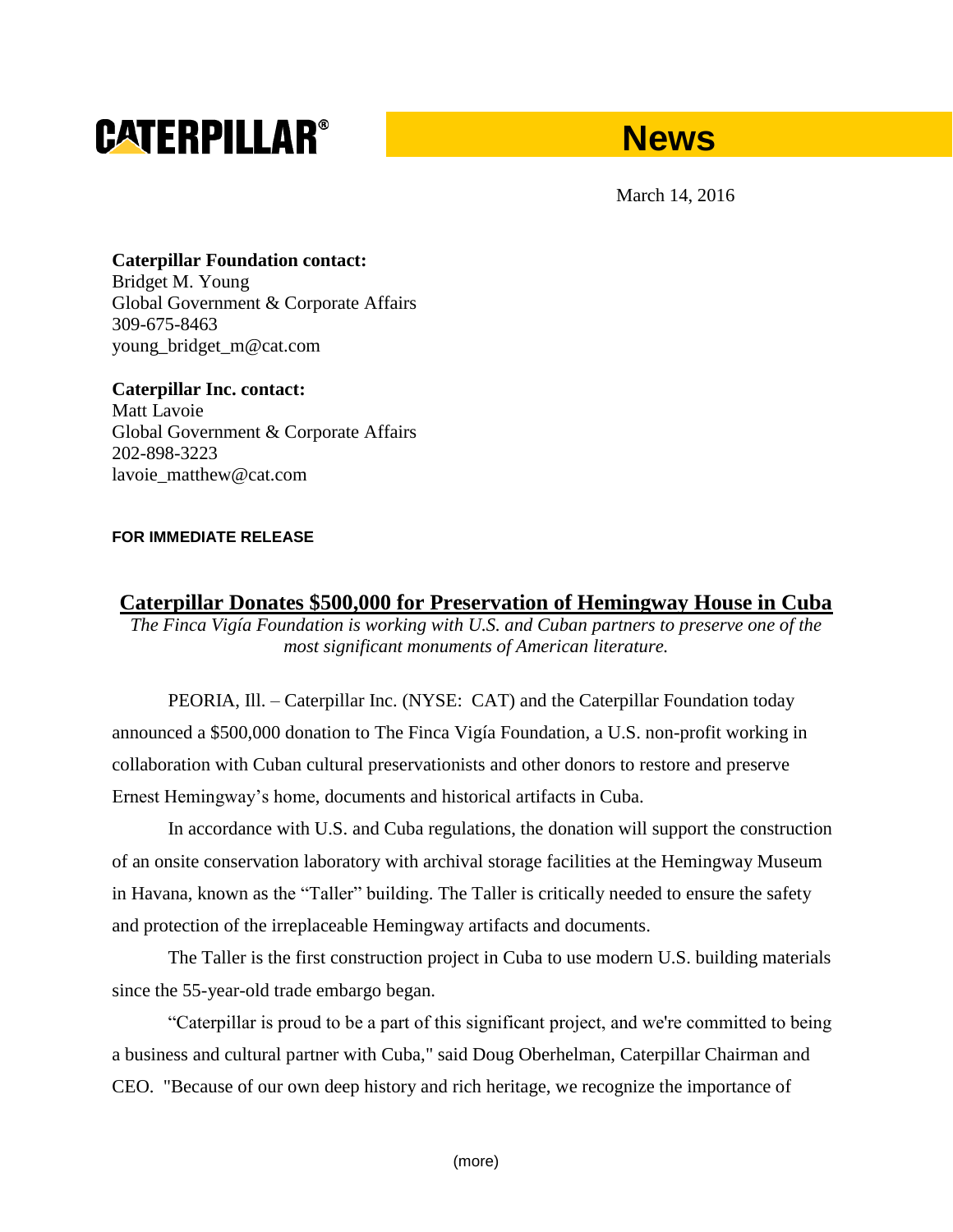preserving the rich Hemingway heritage that unites the American and Cuban people."

 "Caterpillar's support of our work is tremendous," said Jenny Phillips, co-chair of the board of directors of The Finca Vigía Foundation. "Hemingway lived in Cuba for the last 22 years of his life. It is where he collected his life's work: correspondence, galley proofs, manuscripts, thousands of photographs…the collection is astounding. Caterpillar's vision to contribute to the construction of conservation laboratories and provide archival storage will allow Hemingway's legacy to be preserved for generations to come."

In addition, Caterpillar's contribution will enhance workforce readiness by providing mentoring and leadership to the skilled Cuban workers assisting with the project.

"The Caterpillar Foundation is focused on building sustainable, thriving communities around the world," said Caterpillar Foundation President Michele Sullivan. "We believe no one organization, group or person can do it alone when it comes to creating such sustainable change. We commend The Finca Vigía Foundation for their long-standing collaboration with the U.S. and Cuban governments and other partners to ultimately help build economic vitality and jobs. When we work together, we are stronger," continued Sullivan.

Last month, Caterpillar announced Rimco would become the Cat dealer for Cuba, an important step in the company's preparations to best serve the Cuban marketplace with construction and mining equipment, power systems, marine and industrial engines.

#### **About Caterpillar**

For 90 years, Caterpillar Inc. has been making sustainable progress possible and driving positive change on every continent. Customers turn to Caterpillar to help them develop infrastructure, energy and natural resource assets. With 2015 sales and revenues of \$47.011 billion, Caterpillar is the world's leading manufacturer of construction and mining equipment, diesel and natural gas engines, industrial gas turbines and diesel-electric locomotives. The company principally operates through its three product segments - Construction Industries, Resource Industries and Energy & Transportation - and also provides financing and related services through its Financial Products segment. For more information, visit [caterpillar.com.](http://www.caterpillar.com/en.html) To connect with us on social media, visit [caterpillar.com/social-media.](http://www.caterpillar.com/en/news/social-media.html)

#### **About Caterpillar Foundation**

Founded in 1952, Caterpillar's philanthropic organization, the Caterpillar Foundation has contributed more than \$650 million to help make sustainable progress possible around the world by providing program support in the areas of environmental sustainability, access to education and basic human needs. To learn more about the global impact of the Caterpillar Foundation, please visit www.caterpillarfoundation.org

-2-